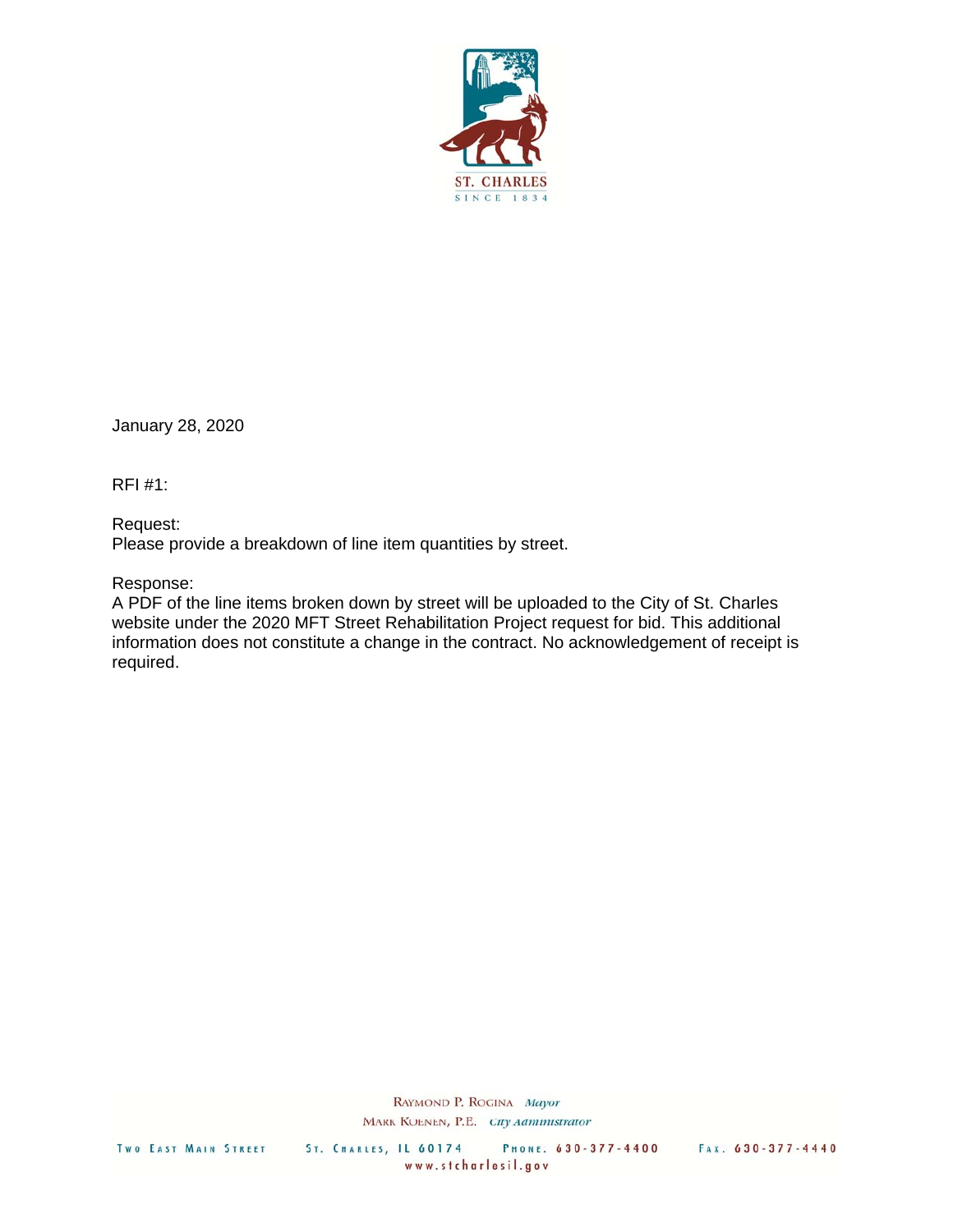| <b>ITEM</b>          | PAY ITEM DESCRIPTION                                                                                                      | <b>UNIT</b>              | <b>TOTAL QTY</b>     |                                  |                                  |                       |                                  |                                  |                            |                                  |                      |                      |                                  |                                                                       |                                 |                            |
|----------------------|---------------------------------------------------------------------------------------------------------------------------|--------------------------|----------------------|----------------------------------|----------------------------------|-----------------------|----------------------------------|----------------------------------|----------------------------|----------------------------------|----------------------|----------------------|----------------------------------|-----------------------------------------------------------------------|---------------------------------|----------------------------|
| <b>NUMBER</b>        |                                                                                                                           |                          |                      |                                  | Fairview S. 19th St.             | Horne                 | <b>Tradition</b>                 | Fox Glen Dr.                     | Pinelands Rd. Killdeer Ln. |                                  | <b>Edward Ave.</b>   | S. 12th St.          |                                  | N 2nd Ave. Heritage St. and Ct. King Richard Cir. Queen Elizabeth Ct. |                                 |                            |
|                      | <b>MFT PAY ITEMS</b>                                                                                                      |                          |                      | QUANTITY                         | QUANTITY                         | <b>QUANTIT</b>        | QUANTITY                         | QUANTITY                         | QUANTITY                   | QUANTITY                         | QUANTITY             | QUANTITY             | QUANTITY                         | QUANTITY                                                              | QUANTITY                        | QUANTITY                   |
| 20201200<br>21001000 | REMOVAL AND DISPOSAL OF UNSUITABLE MATERIAL<br>GEOTECHNICAL FABRIC FOR GROUND STABILIZATION                               | <b>CY</b><br><b>SY</b>   | 592.00<br>1,125.00   | 29.32                            | 22.27                            | 252.07<br>1125.00     | 0.72                             | 6.40                             | 83.00                      | 0.00                             | 15.69                | 176.00               | 0.00                             | 1.60                                                                  | 3.27                            | 1.12                       |
| 21101615             | OPSOIL FURNISH AND PLACE, 4"                                                                                              | SY                       | 2,739.0              | 803                              | 381                              | 391                   | 23                               | 150                              |                            | 15                               | 515                  | 284                  | $^{\circ}$                       | 39                                                                    | 105                             | 31                         |
| 25000100             | SEEDING, CLASS 1                                                                                                          | AC                       | 1.00                 | 0.166                            | 0.079                            | 0.081                 | 0.005                            | 0.031                            |                            | 0.003                            | 0.106                | 0.059                | 0.000                            | 0.008                                                                 | 0.022                           | 0.006                      |
| 25100630             | EROSION CONTROL BLANKET                                                                                                   | SY                       | 2,739.00             | 803                              | 381                              | 391                   | 23                               | 150                              |                            | 15                               | 515                  | 284                  | $\overline{0}$                   | 39                                                                    | 105                             | 31                         |
| 30300112             | AGGREGATE SUBGRADE IMPROVEMENT 12"                                                                                        | SY                       | 879.00               |                                  |                                  | $\Omega$              |                                  |                                  | 249                        |                                  |                      | 630                  |                                  |                                                                       |                                 |                            |
| 35101600<br>35101800 | AGGREGATE BASE COURSE, TYPE B 4"<br>AGGREGATE BASE COURSE, TYPE B 6"                                                      | <b>SY</b><br>SY          | 544.00<br>138.00     | 204<br>16.39                     | 65<br>34                         | 78<br>12.11           | -6<br>$^{\circ}$                 | 36<br>14.4                       |                            |                                  | 55<br>25.2           | 75<br>13.79          | $\overline{0}$<br>$^{\circ}$     | 9<br>3.63                                                             | 12<br>14                        | $\overline{4}$<br>4.31     |
| 35102200             | AGGREGATE BASE COURSE. TYPE B 10"                                                                                         | -SY                      | 1.125.00             |                                  |                                  | 1125                  |                                  |                                  |                            |                                  |                      |                      | $\overline{0}$                   |                                                                       |                                 |                            |
| 40600275             | BITUMINOUS MATERIALS (PRIME COAT)                                                                                         | POUND                    | 19,533.00            |                                  |                                  | 2531                  |                                  |                                  | 2837                       |                                  |                      | 14165                |                                  |                                                                       |                                 |                            |
| 40600290             | BITUMINOUS MATERIALS (TACK COAT)                                                                                          | POUND                    | 29.540.00            | 2632                             | 2745                             | 3068                  | 1003                             | 3806                             |                            | 925                              | 2266                 | 157                  | 450                              | 7538                                                                  | 4460                            | 490                        |
| 4060098              | <b>IOT-MIX ASPHALT SURFACE REMOVAL - BUTT JOINT</b>                                                                       | SY                       | 890.00               | 39.2                             | 77                               | 140                   | 74                               | 35.3                             | 14                         | 20                               | 73                   | 134                  | 27                               | 171                                                                   | 66                              | 19                         |
| 40603080<br>40603200 | HOT-MIX ASPHALT BINDER COURSE, IL-19.0, N50<br>POLYMERIZED HOT-MIX ASPHALT BINDER COURSE, IL-4.75, N50                    | <b>TON</b><br><b>TON</b> | 1.094.00<br>1,141.00 | 218                              | 171                              | 142<br>217            | 62                               | 237                              | 159                        | 58                               | 141                  | 793                  | $\overline{0}$<br>37             | $\mathbf{0}$                                                          |                                 |                            |
| 40603335             | HOT-MIX ASPHALT SURFACE COURSE, MIX "D" N50                                                                               | <b>TON</b>               | 5,465.00             | 382                              | 455.5                            | 550                   | 125                              | 631.6                            | 106                        | 153                              | 376                  | 529                  | 84                               | 1251                                                                  | 740                             | 81                         |
| 42300200             | PCC DRIVEWAY PAVEMENT, 6 INCH                                                                                             | SY                       | 752.00               | 649                              | 68                               | 22                    | $\overline{0}$                   | $\Omega$                         |                            | $\overline{0}$                   | $\Omega$             | 13                   | $\overline{0}$                   |                                                                       | $\Omega$                        | $\overline{0}$             |
| 42400200             | PORTLAND CEMENT CONCRETE SIDEWALK 5 INCH                                                                                  | SF                       | 9.072.0              | 512                              | 1182                             | 2790                  | 20                               | 20                               |                            | $\mathbf 0$                      | 1733                 | 2531                 | $\mathbf 0$                      | 88                                                                    | 145                             | 51                         |
| 42400300<br>42400800 | PORTLAND CEMENT CONCRETE SIDEWALK 6 INCH<br>DETECTABLE WARNINGS                                                           | SF<br>SF                 | 1.345.00<br>532.00   | 365<br>32                        | $\Omega$<br>104                  | 250<br>220            | $\overline{0}$<br>$\overline{0}$ | $\overline{0}$<br>$\overline{0}$ |                            | $\overline{0}$<br>$\overline{0}$ | 375<br>60            | 355<br>108           | $\overline{0}$<br>$\overline{0}$ |                                                                       | $\overline{0}$<br>-8            | $\Omega$<br>$\overline{0}$ |
| 44000100             | PAVEMENT REMOVAL                                                                                                          | SY                       | 1,125.00             |                                  |                                  | 1125                  |                                  |                                  |                            |                                  |                      |                      | $\overline{0}$                   |                                                                       |                                 |                            |
| 44000156             | HOT-MIX ASPHALT SURFACE REMOVAL, 1 3/4"                                                                                   | SY                       | 18,245.00            |                                  |                                  |                       |                                  |                                  |                            |                                  |                      |                      |                                  | 10996                                                                 | 6541                            | 708                        |
| 44000157             | HOT-MIX ASPHALT SURFACE REMOVAL, 2'                                                                                       | <b>SY</b>                | 1,411.00             | $\Omega$                         | $\Omega$                         | $\Omega$              | 1411                             | $^{\circ}$                       |                            | $\Omega$                         |                      | $\Omega$             | $^{\circ}$                       |                                                                       | $\Omega$                        | $^{\circ}$                 |
| 44000159             | HOT-MIX ASPHALT SURFACE REMOVAL. 2-1/2                                                                                    | <b>SY</b>                | 22,119,00            | 3860                             | 3990                             | 4031                  | $\overline{0}$                   | 5604                             |                            | 1350                             | 3284                 | $\overline{0}$       | $\overline{0}$                   |                                                                       |                                 |                            |
| 44000161<br>44000163 | HOT-MIX ASPHALT SURFACE REMOVAL, 3"<br>HOT-MIX ASPHALT SURFACE REMOVAL, 3 1/2"                                            | SY<br>SY                 | 639.00<br>7.409.00   |                                  |                                  |                       |                                  |                                  | 1247                       |                                  |                      | 6162                 | 639                              |                                                                       |                                 |                            |
| 44000200             | DRIVEWAY PAVEMENT REMOVAL                                                                                                 | SY                       | 752.00               | 649                              | 68                               | 22                    | $\Omega$                         | $\Omega$                         |                            | $\Omega$                         | $^{(1)}$             | 13                   | $^{\circ}$<br>$^{\circ}$         |                                                                       | $\Omega$                        | $\Omega$                   |
| 44000600             | SIDEWALK REMOVAL                                                                                                          | SF                       | 10.487.00            | 877                              | 1214                             | 3132                  | 20                               | 20                               |                            | $\Omega$                         | 1966                 | 3019                 | $\overline{0}$                   | 88                                                                    | 100                             | 51                         |
| 44201672             | CLASS D PATCHES, TYPE II, 2 INCH                                                                                          | SY                       | 313.00               | $\overline{0}$                   | $\overline{0}$                   |                       | 212                              | $\overline{0}$                   |                            | $\overline{0}$                   | 101                  |                      | $\overline{0}$                   |                                                                       | $\overline{0}$                  | $\overline{0}$             |
| 44201692             | CLASS D PATCHES, TYPE II, 4 INCH                                                                                          | <b>SY</b>                | 284.00               | $\overline{0}$                   | 199                              |                       |                                  | $\overline{0}$                   |                            | 85                               | $\overline{0}$       |                      | $\overline{0}$                   |                                                                       | $\overline{0}$                  | $\overline{0}$             |
| 44201705<br>44201729 | CLASS D PATCHES, TYPE II, 5 INCH<br>CLASS D PATCHES, TYPE II, 7 INCH                                                      | SY                       | 648.00<br>470.00     | $\overline{0}$<br>386            | $\overline{0}$<br>$\mathbf{0}$   | 56                    |                                  | $\overline{0}$<br>$\mathbf{0}$   |                            | $\Omega$<br>$\mathbf 0$          | $\Omega$<br>84       |                      | $\overline{0}$<br>$\overline{0}$ | 220                                                                   | 337                             | 35                         |
| 44201741             | CLASS D PATCHES, TYPE II, 8 INCH                                                                                          | <b>SY</b><br>SY          | 520.00               | $^{\circ}$                       | $\Omega$                         | 200                   |                                  | 280                              |                            | $\Omega$                         | $\Omega$             |                      | 40                               |                                                                       |                                 |                            |
| 67100100             | <b>MOBILIZATION</b>                                                                                                       | LS                       | 1.00                 |                                  |                                  |                       |                                  |                                  |                            |                                  |                      |                      |                                  |                                                                       |                                 |                            |
| 70102620             | TRAFFIC CONTROL AND PROTECTION, STANDARD 701501                                                                           | $\overline{L}$           | 1.00                 | $\overline{1}$                   | $\overline{1}$                   | $\overline{1}$        |                                  | $\mathbf{1}$                     | $\overline{1}$             | $\overline{1}$                   | $\overline{1}$       |                      | $\overline{1}$                   | $\overline{1}$                                                        | $\overline{1}$                  | $\overline{1}$             |
| 70102640             | TRAFFIC CONTROL AND PROTECTION, STANDARD 701801                                                                           | LS                       | 1.00                 | $\mathbf{1}$                     | 1                                | $\overline{1}$        |                                  | $\mathbf{1}$                     | $\mathbf{1}$               | $\overline{1}$                   |                      |                      |                                  |                                                                       | $\overline{1}$                  |                            |
| 70300100<br>70300150 | SHORT TERM PAVEMENT MARKING<br>SHORT TERM PAVEMENT MARKING REMOVAL                                                        | ΤE<br>SF                 | 100.00<br>100.00     | $\overline{0}$<br>$\overline{0}$ | $^{\circ}$<br>$\overline{0}$     | 100<br>100            |                                  | $^{\circ}$<br>$\overline{0}$     |                            |                                  |                      |                      | $\overline{0}$<br>$\overline{0}$ |                                                                       |                                 |                            |
| 78000100             | THERMOPLASTIC PAVEMENT MARKING - LETTERS & SYMBOLS                                                                        | SF                       | 10.00                | $\mathbf{0}$                     | $\overline{0}$                   | 10                    |                                  | $\overline{0}$                   |                            |                                  |                      |                      | $\overline{0}$                   |                                                                       |                                 |                            |
| 78000200             | THERMOPLASTIC PAVEMENT MARKING - LINE 4"                                                                                  | ΤF                       | 50.00                | $\Omega$                         | $\mathbf{0}$                     | 50                    |                                  | $\Omega$                         |                            |                                  |                      |                      | $\overline{0}$                   |                                                                       |                                 |                            |
| 78000400             | THERMOPLASTIC PAVEMENT MARKING - LINE 6'                                                                                  | ΤF                       | 594.00               | $\Omega$                         | $\Omega$                         | 164                   |                                  | $\overline{0}$                   |                            |                                  |                      | 167                  | 263                              |                                                                       |                                 |                            |
| 78000600             | THERMOPLASTIC PAVEMENT MARKING - LINE 12<br>THERMOPLASTIC PAVEMENT MARKING - LINE 24"                                     | ΤF<br>ΤF                 | 279.00               | $\Omega$                         | $\Omega$                         | 85                    |                                  | $\Omega$                         |                            |                                  | 127                  | 67                   | $^{\circ}$                       |                                                                       |                                 |                            |
| 78000650<br>X0326806 | WASHOUT BASIN                                                                                                             | LS                       | 194.00<br>1.00       | $\overline{0}$<br>$^{\circ}$     | $\overline{0}$<br>$\overline{0}$ | 108<br>$\overline{1}$ | $\Omega$                         | $\overline{0}$<br>$\mathbf{0}$   | $^{\circ}$                 | $\mathbf{0}$                     | 27<br>$\overline{0}$ | 59<br>$\overline{0}$ | $\overline{0}$<br>$\overline{0}$ | $^{\circ}$                                                            | $\overline{0}$                  | $\mathbf{0}$               |
| X0327611             | REMOVE AND REINSTALL BRICK PAVER                                                                                          | SF                       | 375.00               |                                  |                                  | 187                   | 148                              | 40                               |                            |                                  |                      |                      | $\overline{0}$                   |                                                                       |                                 |                            |
| X4400220             | CURB REMOVAL AND REPLACEMENT                                                                                              | <b>LF</b>                | 5,171.00             | $\mathbf 0$                      | 1027                             | 958                   | 142                              | 840                              |                            | $\mathbf 0$                      | 742                  | 955                  | $\mathbf 0$                      | 183                                                                   | 235                             | 89                         |
| Z0004510             | HOT-MIX ASPHALT DRIVEWAY PAVEMENT. 3"                                                                                     | <b>SY</b>                | 1.394.00             | 174.8                            | 340                              | 121.11                |                                  | 144                              |                            |                                  | 257.3                | 137.89               | $\overline{0}$                   | 36.33                                                                 | 139                             | 43.11                      |
| Z0004544<br>Z0042300 | HOT-MIX ASPHALT DRIVEWAY PAVEMENT REMOVAL<br>PORTLAND CEMENT CONCRETE SIDEWALK CURB                                       | SY<br>$\overline{F}$     | 1,394.00<br>50.00    | 175                              | 340                              | 121<br>50             | $^{\circ}$                       | 144                              |                            | $\overline{0}$                   | 257                  | 138                  | $\overline{0}$                   | 36                                                                    | 139                             | 43                         |
| -1                   | CURB REMOVAL AND REPLACEMENT - CONTINUOUS                                                                                 | F                        | 2,954.00             | 2954                             |                                  |                       |                                  |                                  |                            |                                  |                      |                      | $\overline{0}$                   |                                                                       |                                 |                            |
|                      | <b>CORPORATE PAY ITEMS</b>                                                                                                |                          |                      |                                  |                                  |                       |                                  |                                  |                            |                                  |                      |                      |                                  |                                                                       |                                 |                            |
| 20800150             | <b>TRENCH BACKFILL</b>                                                                                                    | CY                       | 244.00               | 11                               | 17                               | 83                    |                                  |                                  |                            | 11                               | 116                  |                      |                                  |                                                                       |                                 |                            |
| 28000510             | INI FT FILTERS                                                                                                            | EA                       | 112.00               | - 6                              | $\overline{7}$                   | 19                    | $\overline{7}$                   | $\mathbf{R}$                     | $\Omega$                   | $^{\circ}$                       | $\overline{8}$       | 10                   | $\mathbf{R}$                     | 20                                                                    | 22                              | $\mathcal{P}$              |
| 54213657<br>55100300 | PRECAST REINFORCED CONCRETE FLARED END SECTIONS 12"<br>STORM SEWER REMOVAL 8"                                             | EA                       | 2.00<br>42.00        |                                  |                                  |                       |                                  |                                  |                            | $\overline{\phantom{a}}$         | 42                   |                      |                                  |                                                                       |                                 |                            |
| 55100500             | TORM SEWER REMOVAL 12                                                                                                     | LF.<br>LF                | 84.00                |                                  |                                  | 10                    | 6                                | 6                                |                            | 55                               |                      |                      |                                  |                                                                       | $\overline{7}$                  |                            |
| 55100700             | STORM SEWER REMOVAL 15"                                                                                                   | LF                       | 46.00                | 16                               | 10                               |                       |                                  |                                  |                            |                                  | 20                   |                      |                                  |                                                                       |                                 |                            |
| 55100900             | STORM SEWER REMOVAL 18"                                                                                                   | IF                       | 4.00                 | $\overline{4}$                   |                                  |                       |                                  |                                  |                            |                                  |                      |                      |                                  |                                                                       |                                 |                            |
| 55101200             | STORM SEWER REMOVAL 24"                                                                                                   | LF                       | 50.00<br>6.00        |                                  |                                  |                       |                                  |                                  |                            |                                  | 50                   |                      |                                  |                                                                       |                                 |                            |
| 56103000<br>56103100 | DUCTILE IRON WATER MAIN 6<br>DUCTILE IRON WATER MAIN 8                                                                    | LF.<br>LF                | 210.00               |                                  |                                  |                       |                                  |                                  |                            | 6                                | 210                  |                      |                                  |                                                                       |                                 |                            |
| 550A0050             | STORM SEWERS, CLASS A, TYPE 1 12'                                                                                         | LF.                      | 62.00                |                                  |                                  |                       |                                  |                                  |                            | 55                               |                      |                      |                                  |                                                                       |                                 |                            |
| 550A0340             | STORM SEWERS, CLASS A, TYPE 2 12'                                                                                         | LF                       | 22.00                |                                  |                                  | $10^{-}$              | 6                                |                                  |                            |                                  |                      |                      |                                  |                                                                       |                                 |                            |
| 550A0360             | STORM SEWERS, CLASS A, TYPE 2 15"                                                                                         | LF                       | 26.00                | 16                               | 10                               |                       |                                  |                                  |                            |                                  |                      |                      |                                  |                                                                       |                                 |                            |
| 550A0410<br>60200305 | STORM SEWERS, CLASS A, TYPE 2 24"<br>ATCH BASINS, TYPE A, 4'-DIAMETER, TYPE 3 FRAME AND GRATE                             | LF.                      | 50.00<br>1.00        |                                  |                                  |                       |                                  |                                  |                            |                                  | $50^{\circ}$         |                      |                                  |                                                                       |                                 |                            |
| 60207105             | CATCH BASINS, TYPE C, TYPE 3 FRAME AND GRATE                                                                              | EA<br>EA                 | 2.00                 |                                  |                                  |                       |                                  |                                  |                            |                                  | $\mathcal{P}$        |                      |                                  |                                                                       |                                 |                            |
| 60218300             | MANHOLES, TYPE A. 4'-DIAMETER, TYPE 1 FRAME, OPEN LID                                                                     | EA                       | 2.00                 | $\mathfrak{p}$                   |                                  |                       |                                  |                                  |                            |                                  |                      |                      |                                  |                                                                       |                                 |                            |
| 60218400             | MANHOLES, TYPE A, 4'-DIAMETER, TYPE 1 FRAME, CLOSED LID                                                                   | EA                       | 4.00                 | $\overline{3}$                   | $\overline{1}$                   |                       |                                  |                                  |                            |                                  |                      |                      |                                  |                                                                       |                                 |                            |
| 60235700             | NLETS, TYPE A, TYPE 3 FRAME AND GRATE                                                                                     | EA                       | 5.00                 |                                  |                                  | $\overline{1}$        | 2                                |                                  |                            |                                  |                      |                      |                                  |                                                                       | 2                               |                            |
| 60248700<br>60250400 | VALVE VAULTS, TYPE A, 4'-DIAMETER, TYPE 1 FRAME, CLOSED LID<br>CATCH BASINS TO BE ADJUSTED WITH NEW TYPE 1 FRAME OPEN LID | EA<br>EA                 | 3.00<br>5.00         |                                  |                                  | $\overline{4}$        |                                  |                                  |                            |                                  | $\mathcal{R}$        |                      |                                  |                                                                       |                                 |                            |
| 60250600             | CATCH BASINS TO BE ADJUSTED WITH NEW TYPE 3 FRAME AND GRATE                                                               | EA                       | 1.00                 |                                  |                                  | $^{\circ}$            |                                  |                                  |                            |                                  |                      |                      |                                  |                                                                       |                                 |                            |
| 60255800             | MANHOLES TO BE ADJUSTED WITH NEW TYPE 1 FRAME, CLOSED LID                                                                 | EA                       | 8.00                 |                                  |                                  | $\overline{4}$        |                                  | -1                               |                            |                                  |                      |                      |                                  |                                                                       | $\overline{1}$                  |                            |
| 60260300             | INLETS TO BE ADJUSTED WITH NEW TYPE 1 FRAME, OPEN LID                                                                     | EA                       | 2.00                 | $\overline{2}$                   |                                  |                       |                                  |                                  |                            |                                  |                      |                      |                                  |                                                                       |                                 |                            |
| 60265900<br>60266100 | VALVE VAULTS TO BE ADJUSTED WITH NEW TYPE 1 FRAME, CLOSED LID<br>VALVE VAULTS TO BE RECONSTRUCTED                         | EA<br><b>FA</b>          | 10.00<br>3.00        |                                  |                                  | $\mathbf{R}$          |                                  |                                  |                            |                                  |                      |                      |                                  |                                                                       | $\mathcal{P}$<br>$\overline{2}$ |                            |
| 60300105             | FRAMES AND GRATES TO BE ADJUSTED                                                                                          | EA                       | 24.00                |                                  |                                  | $\overline{7}$        | 3                                | $\overline{2}$                   |                            |                                  |                      |                      |                                  | -5                                                                    | $\overline{2}$                  | $\mathcal{P}$              |
| 60300305             | FRAMES AND LIDS TO BE ADJUSTED                                                                                            | EA                       | 23.00                |                                  |                                  | $\overline{4}$        |                                  |                                  |                            |                                  | 3                    | 3                    |                                  | $\overline{2}$                                                        | 8                               |                            |
| 60406100             | FRAMES AND LIDS, TYPE 1, CLOSED LID                                                                                       | EA                       | 2.00                 |                                  |                                  |                       |                                  |                                  |                            |                                  |                      |                      |                                  |                                                                       |                                 |                            |
| 60500040             | REMOVING MANHOLES                                                                                                         | EA                       | 8.00                 | $\mathfrak{p}$                   | $\overline{1}$                   | -5                    |                                  |                                  |                            |                                  |                      |                      |                                  |                                                                       |                                 |                            |